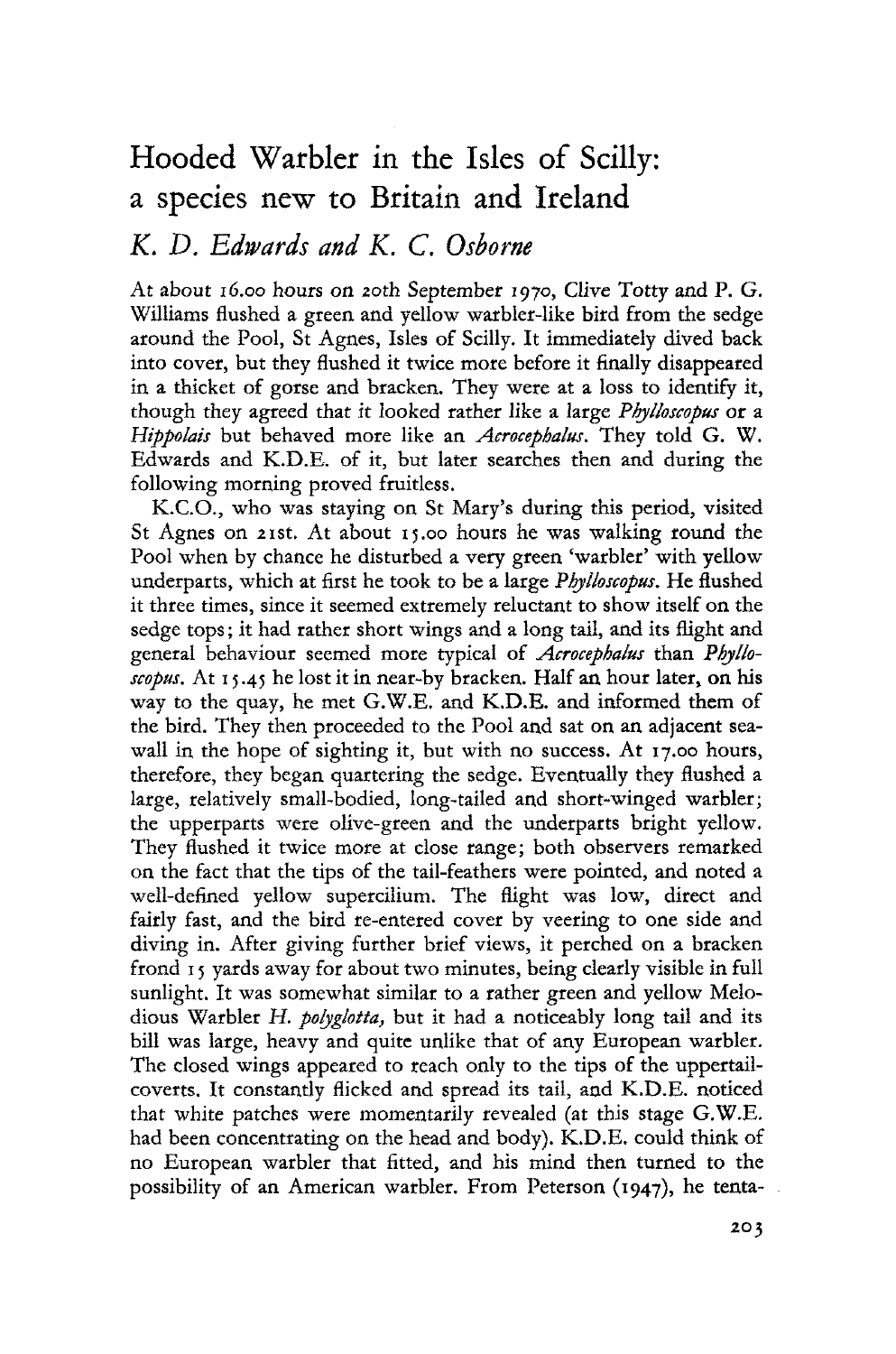tively identified the bird as a female or immature Hooded Warbler *Wilsonia citrina.* 

The bird was not seen at all on 22nd, owing to adverse weather. At 10.40 hours on 23rd, G.W.E. and K.D.E. met K.C.O., Mrs Ann Robinson, C.T. and P.G.W. at the Pool; K.D.E. did not reveal his suspicion of the bird's identity. At 10.50 it was flushed from the sedge, and during the following one and a half hours a number of views were had, some better than others, but as before it proved very reluctant to settle in the open for more than a few seconds. Eventually it perched in full view in the bare branches of a small dead bush, where it stayed for about seven minutes. Excellent views were obtained at a range of some eight yards, with the sun behind the observers. They remarked on the large, heavy bill and white tail patches; except when preening, the bird was constantly flicking up and fanning its tail, showing these spots on the inner webs which, however, were visible only when it was fully flexed. An unsuccessful attempt was then made to trap it. On three or four occasions, while being driven through the bracken, it was seen running along the ground with frequent pauses, in a manner recalling a pipit *Anthus sp.* Twice it left the area and flew across open ground, at a height of about ten feet, to a hedgerow of tamarisks 150 yards away, each time diving into the base of the trees about three feet above ground level. At 13.40 hours a break was called. The warbler was located again at 16.05 hours and watched by all observers at distances of 15 to 25 yards while it fed among the tamarisks, moving about clumsily in the foliage like a *Hippolais,* but now and then flying out, hovering and fly-catching in the manner of a *Pbylloscopus.* It was finally lost to view at 16.20.

The following details are taken from the full description compiled on 23rd from field notes made at the time of observation:

*Size and shape:* Appeared about same size as, but smaller-bodied than, Sedge Warbler *A. schoenobaenus* (seen within eight feet) or Melodious Warbler, or a quarter as large again as Chiffchaff *P. collybita* (seen within five feet). In flight resembled long-tailed Sedge Warbler, with short rounded wings, but when perched looked 'deep-bellied' like *Hippolais.* Bill large, thick and heavy, very similar to that of Spotted Flycatcher *Muscicapa striata;* a third of total length of head. Forehead fairly steep, with peak above eye. Exposed primaries formed only a quarter of length of closed wings, which appeared to droop far more than those of Chiffchaff; primaries reached to tips of uppertail-coverts. Tail rather square-ended, with rounded corners, forming about a third of total length; when spread, tail-feathers pointed at tips. *Plumage:*Forehead olive-green, with small yellow area at base of bill; crown and nape olive-green; supercilium bright yellow, extending from yellow at front of forehead over eye and curving down to just behind eye; ear-coverts patchy, yellow tinged olive and merging into supercilium at rear; lores olive; mantle and scapulars olive-green; rump and uppertail-coverts olive-green, slightly paler; chin, throat, breast, belly and flanks bright yellow; undertail-coverts yellow, slightly paler; wing-coverts olive, slightly darker than mantle; no wing-bars; primaries and secondaries grey-brown, edges of outer webs olive. Tail grey-brown, edges of outer webs